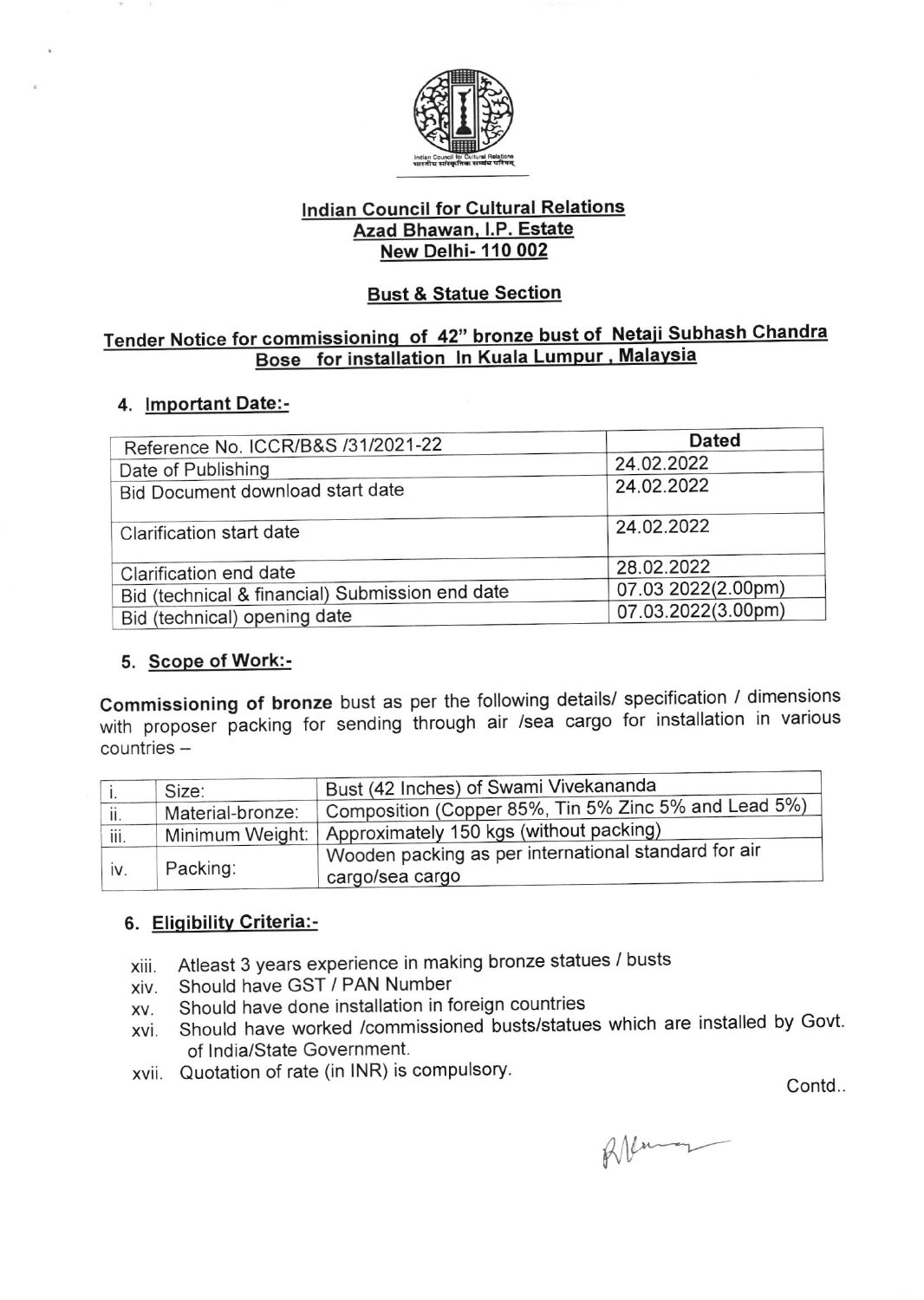xviii. Should have not be barred /blacklisted by any government/autonomous /statutory body of India.

# 7. Terms and Condition:-

 $\cdot$  $\mathbf{v}$ 

| $\overline{1}$ . | Mere submission of the proposal shall not confer any right whatsoever on       |
|------------------|--------------------------------------------------------------------------------|
|                  | the submitting entity.                                                         |
| ii.              | The proposal shall remain valid for a period of one year from the date of      |
|                  | publication RFP.                                                               |
| iii.             | It shall be obligatory on part of the submitting entity to furnish any further |
|                  | information as may be sought by ICCR.                                          |
| iv.              | Each page of the Proposal must be self attested by the bidder.                 |
| V.               | Neither the issue of this notice nor any part of its contents are to be taken  |
|                  | as any form of commitment or acknowledgement of part of ICCR to                |
|                  | proceed with any proposal or any entity. ICCR reserves the right to annual     |
|                  | or terminate the process, project or reject any proposal at any time or at     |
|                  | any stage without assigning any reason.                                        |
| vi.              | No amendments / changes will be allowed after submission of bids.              |
|                  | Payment will be made only after successfully delivery of the bust to Indian    |
|                  | Mission.                                                                       |
| vii.             | Payment to bidder by way of compensation or otherwise outside the terms        |
|                  | of the contract or in excess of the contract rate will not be allowed under    |
|                  | any circumstances.                                                             |
| viii.            | Successful bidders will be required to provide the bust / statue               |
|                  | within a period of 30 days from the award of contract, failing which           |
|                  | the ICCR reserves its rights to cancel the contract without any                |
|                  | compensation whatsoever.                                                       |
|                  | Pre-dispatch examination of the final product will be conducted by the         |
| ix.              |                                                                                |
|                  | person(s) authorize by ICCR.                                                   |

 $\mathbb{R}$ llum